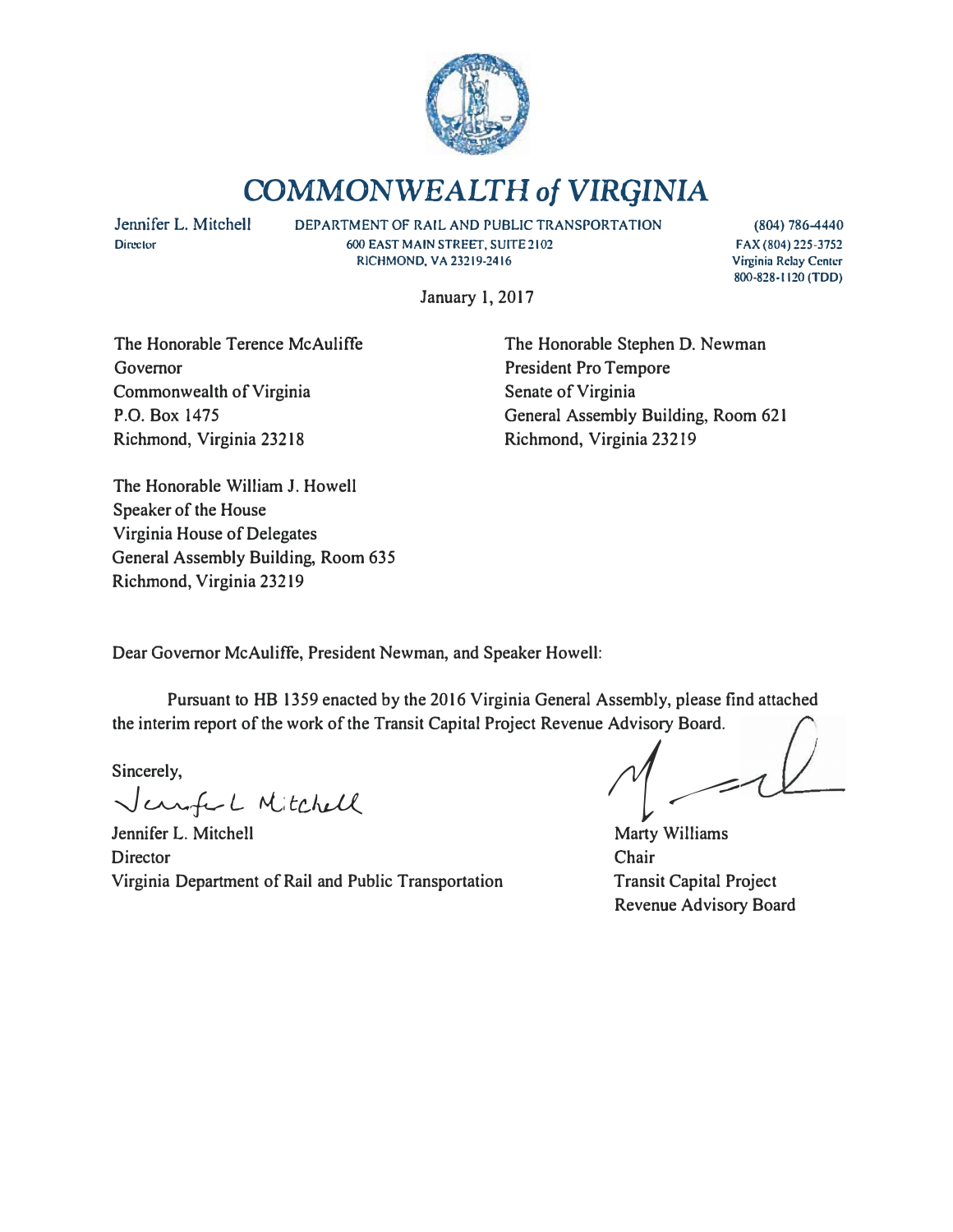# HB 1359 - Transit Capital **Project Revenue Advisory Board**

**INTERIM REPORT TO THE VIRGINIA GENERAL ASSEMBLY** 





Virginia Department of Rail and Public Transportation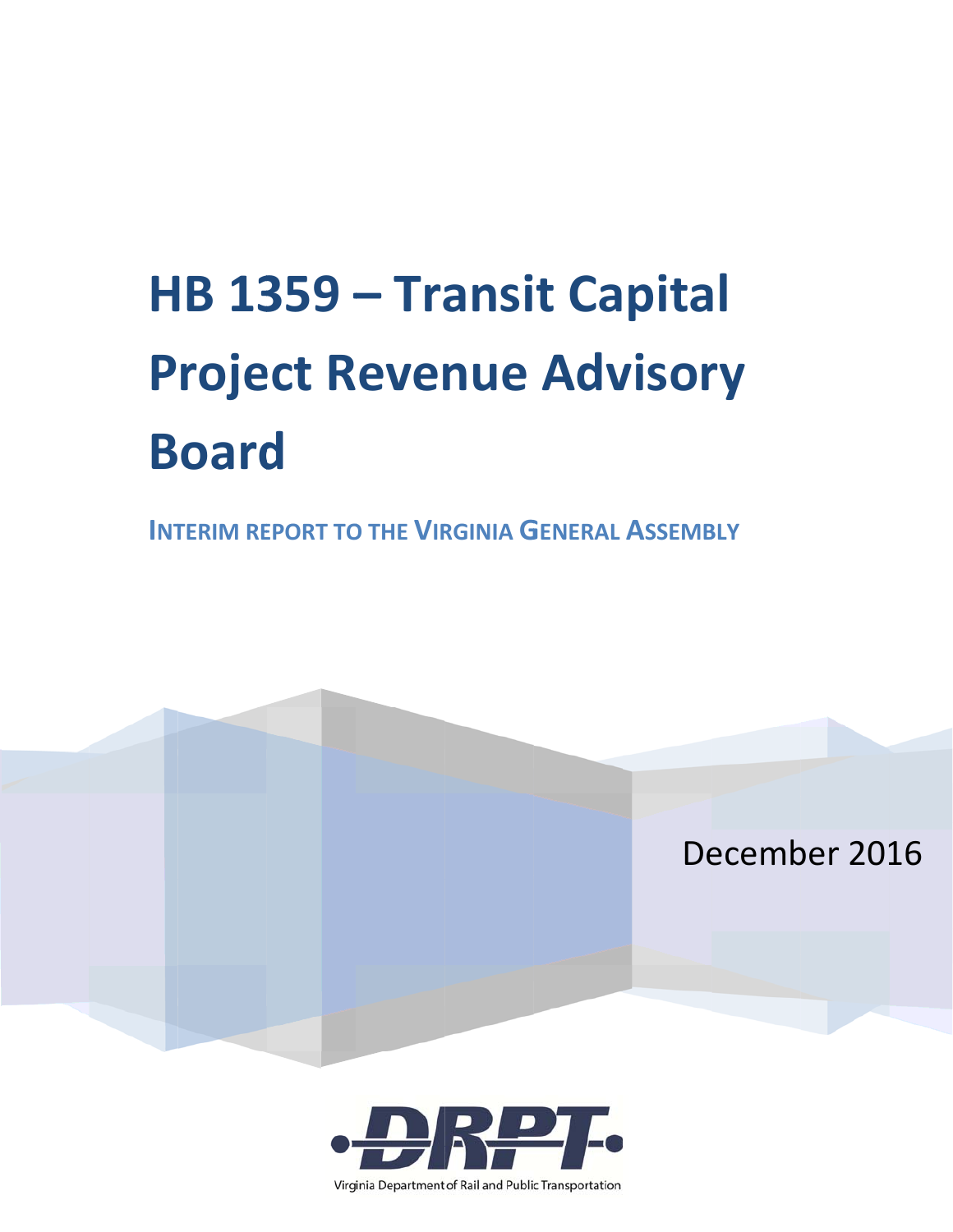# **CONTENTS**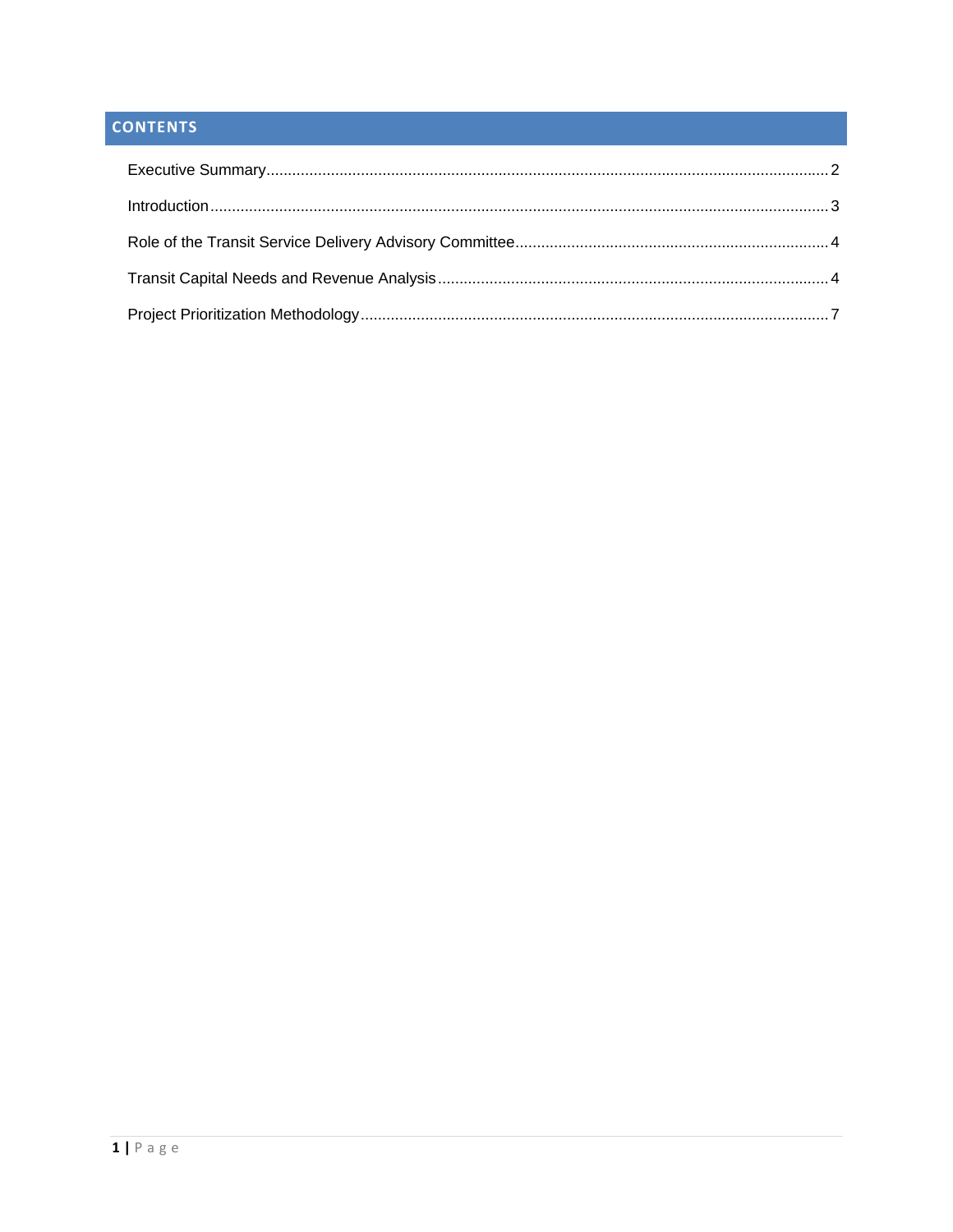#### EXECUTIVE SUMMARY

In 2016, the Virginia General Assembly enacted HB 1359, creating the Transit Capital Revenue Advisory Board (RAB) to examine the impacts of the forthcoming revenue reduction created by the expiration of the Transportation Capital Project Revenue (CPR) bonds in 2018. Additionally, the RAB is tasked with identifying possible sources of replacement revenue, and to develop methodologies for prioritization of transit capital funds similar to the successful HB2 (SMART SCALE) program enacted in 2015. The RAB is comprised of seven members appointed to one‐year terms by the Secretary of Transportation, upon the recommendation of key stakeholders in state and local government as well as the transit industry, including: Community Transportation Association of Virginia (CTAV), DRPT, the Virginia Association of Counties (VACO), the Virginia Municipal League (VML), and the Virginia Transit Association (VTA). The Department of Rail and Public Transportation (DRPT) was directed to provide necessary administrative support to the Board.

The CPR bonds were first authorized by the General Assembly in 2007 through HB 3202 (§ 33.2‐365). A total of \$3.0 billion of bonds were authorized, and a minimum of 20 percent were dedicated to transit in an effort to meet the demands of a rapidly growing transportation mode. The Commonwealth Transportation Board (CTB) first allocated the CPR bonds to transit projects in Fiscal Year 2008. The CTB chose to allocate the minimum 20 percent transit share (\$60 million annually) over a ten year period which ends in 2018. Additionally, the CTB elected to allocate an additional \$50 million a year of CPR bond funds to the state of good repair on the Washington Metropolitan Area Transit Authority (WMATA) system. In light of the fact that the CPR bonds provide 40 percent of the entire transit capital program with over \$110 million in annual revenues, their expiration in 2018 will leave transit systems in the Commonwealth without necessary funds for capital improvement, at a time when transit demand and needs continue to grow across Virginia.

Thus far, the RAB has focused on validating the transit capital needs and developing a transit capital prioritization process. The transit capital needs work was summarized in three ten year (FY 18 – FY 27) funding scenarios with the conservative base case projecting a funding gap of \$178M in FY27. Furthermore, analysis indicates that existing state transit capital funds are insufficient to cover just those needs associated with maintaining a state of good repair for existing transit assets. Consequently, existing state transit capital grant match rates cannot be maintained without additional revenue. Reduced state capital grant contributions will likely result in a reduction in transit capital investments by Virginia transit agencies, or will require additional funding from local, regional, or federal funding sources to make up the gap created by reductions in state funding.

For the purpose of prioritization, it is proposed that projects will be divided into two major groups that will follow separate prioritization processes: State‐of‐Good Repair (SGR) and Major Expansion projects. In this proposed approach, minor capital expansion projects will be evaluated and prioritized using the same criteria as the SGR projects. Both prioritization processes will use a different set of criteria and scoring process, and will ultimately lead to two separate lists of prioritized projects. Project scores would be compared against other transit projects and ranked relative to cost (i.e. cost‐effectiveness) within the two categories.

Over the next few months, the RAB will be focused on evaluating potential revenue streams and finalizing the prioritization process in order to make a final recommendation to the General Assembly by August 1, 2017.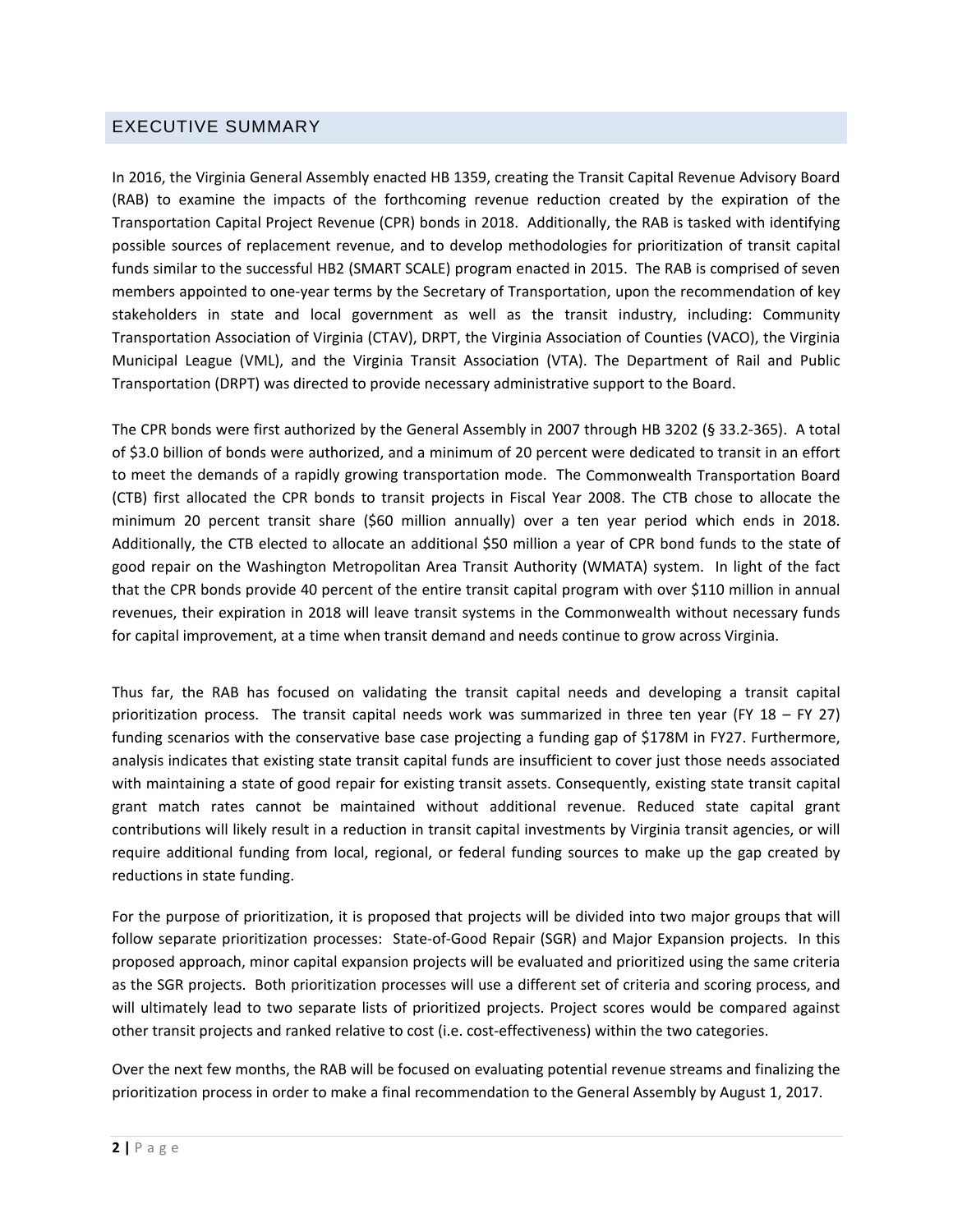#### INTRODUCTION

The General Assembly has long recognized the need to fund essential transit capital projects. In 1986, the Transportation Trust Fund (TTF) was established, appropriating 8.4 percent of the total funds to mass transit. By 1999, the General Assembly recognized increased demand for mass transit, and it increased transit's share to 14.7 percent, taking the difference from the share for highways – a rate that remains constant today. The Commonwealth Transportation Board (CTB) first allocated the CPR bonds to transit projects in Fiscal Year 2008. The CTB chose to allocate the minimum 20 percent transit share (\$60 million annually) over a ten year period which ends in 2018. Additionally, the CTB elected to allocate an additional \$50 million a year of CPR bond funds to the state of good repair on the Washington Metropolitan Area Transit Authority (WMATA) system.

In 2015, HB 1887 redistributed a portion of the new revenues generated from HB 2313 to transit capital beginning in FY17. These new sources of transit capital funds are approximately \$26 million annually from motor vehicle fuel taxes and \$14 million annually from recordation taxes.

Despite these proactive actions by the General Assembly, CPR bond revenues will decline by 2019 and be fully exhausted in 2020, resulting in a \$70 million annual loss of transit capital program revenues. In 2016, Delegate Christopher Peace introduced and the Virginia General Assembly enacted HB 1359, creating the Transit Capital Revenue Advisory Board (RAB) and directing the Department of Rail and Public Transportation (DRPT) to provide administrative support to the Board. The enactment of HB 1359 comes in advance of the anticipated loss of revenues, and is a recognized effort by the General Assembly to further study the issue, to identify possible sources of replacement revenue, and to develop methodologies for prioritization of transit capital funds, along the similar parameters of the highly successful HB2 (SMART SCALE) program enacted in 2015.

The RAB is comprised of seven members appointed to one‐year terms by the Secretary of Transportation, upon the recommendation of key stakeholders in state and local government as well as the transit industry, including: CTAV, DRPT, VACO, VML, and VTA.RAB members represent diverse geographic areas and industry leadership to address the revenue reduction issue. It includes former Senator and current CTB member Marty Williams as Chairman and Fairfax County Supervisor Jeff McKay as Vice Chairman. The RAB membership also includes former Delegate and House Transportation committee Chairman, Tom Rust; the Mayor of Fredericksburg, Mary Katherine Greenlaw; former Virginia Beach City Manager, Jim Spore; Dr. James Toscano of Norfolk; and the General Manager of the Greater Lynchburg Transit Company, Josh Baker.

RAB held its first organizational meeting on June 16, 2016, in Richmond. The Board, in meeting its obligations under HB1359, presents this Interim Report of its work to date to Governor Terence McAuliffe as well as the members of the 2017 Virginia General Assembly.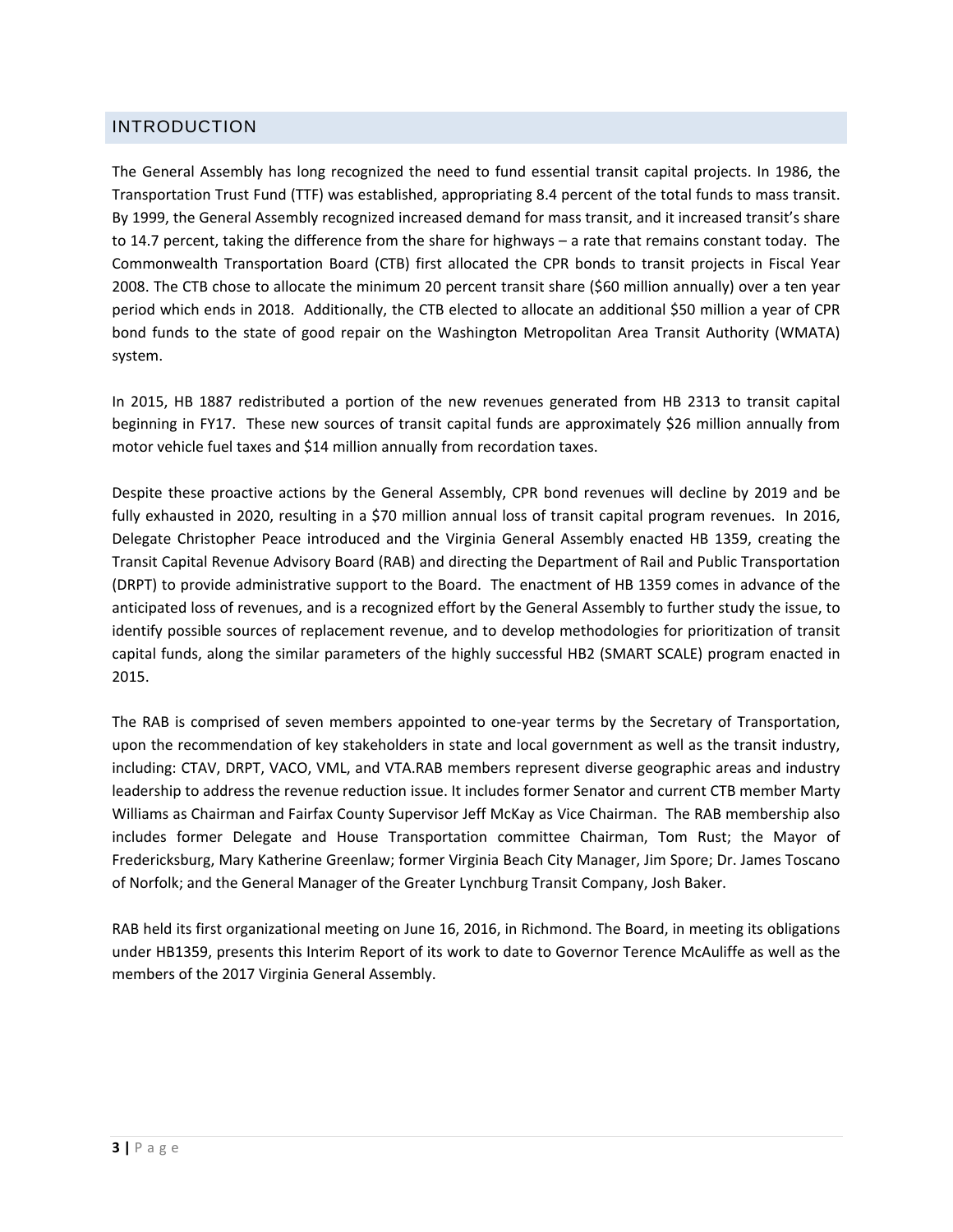#### ROLE OF THE TRANSIT SERVICE DELIVERY ADVISORY COMMITTEE

During the 2013 General Assembly Session, the Transit Service Delivery Advisory Committee (TSDAC) was established by SB 1140 to advise DRPT in the development of a distribution process for transit capital and operating funds. The TSDAC consists of representatives from the CTAV, DRPT, VACO, VML, and VTA. Members of the TSDAC bring a wealth of technical knowledge about transit and are well versed in matters of Federal and state policy impacting transit in the Commonwealth. The committee advises DRPT on methodologies used to distribute transit funds based on performance, the application of funding tiers, and how the transit systems can incorporate these metrics in their transit development plans. Coordination between the work of the TSDAC and RAB has been critical to the advancement of the tasks outlined in HB 1359.

Integral to this effort, the TSDAC endorsed a set of Guiding Principles to provide focus to the development of a prioritization methodology. These overarching principles are:

- Maintain the integrity of the statewide program,
- Promote efficiency, accountability, and transparency,
- Support effective program implementation, and
- Make the business case for transit investment.

#### TRANSIT CAPITAL NEEDS AND REVENUE ANALYSIS

Through DRPT, the RAB engaged WSP | Parsons Brinckerhoff to develop a ten‐year projection of transit capital spending by agencies across Virginia, as well as, the estimated draws on state transit capital funds stemming from that spending. The projection of transit capital spending reflects a conservative forecast of system needs based on the fiscally constrained planning process established in Federal and State Code. The subsequent analysis compares the estimated state transit capital funding contributions to projected revenues to identify funding shortfalls, and it further projects additional funding needed to offset shortfalls.

#### FUNDING SOURCES

State transit capital funding sources for the period of 2018 – 2027 amount to approximately \$1.3 billion (in year‐of‐expenditure dollars) and include the following sources:

- **State Capital Assistance**, which constitutes the 25 percent share of the Mass Transit Fund dedicated to transit capital assistance and provides approximately \$100 million annually
- **Transportation Capital Project Revenue Bonds**, which provide \$60 million annually to the statewide transit capital program; and \$50 million annually to WMATA dedicated to its state of good repair activities which are matched equally under the federal Passenger Rail Investment and Improvement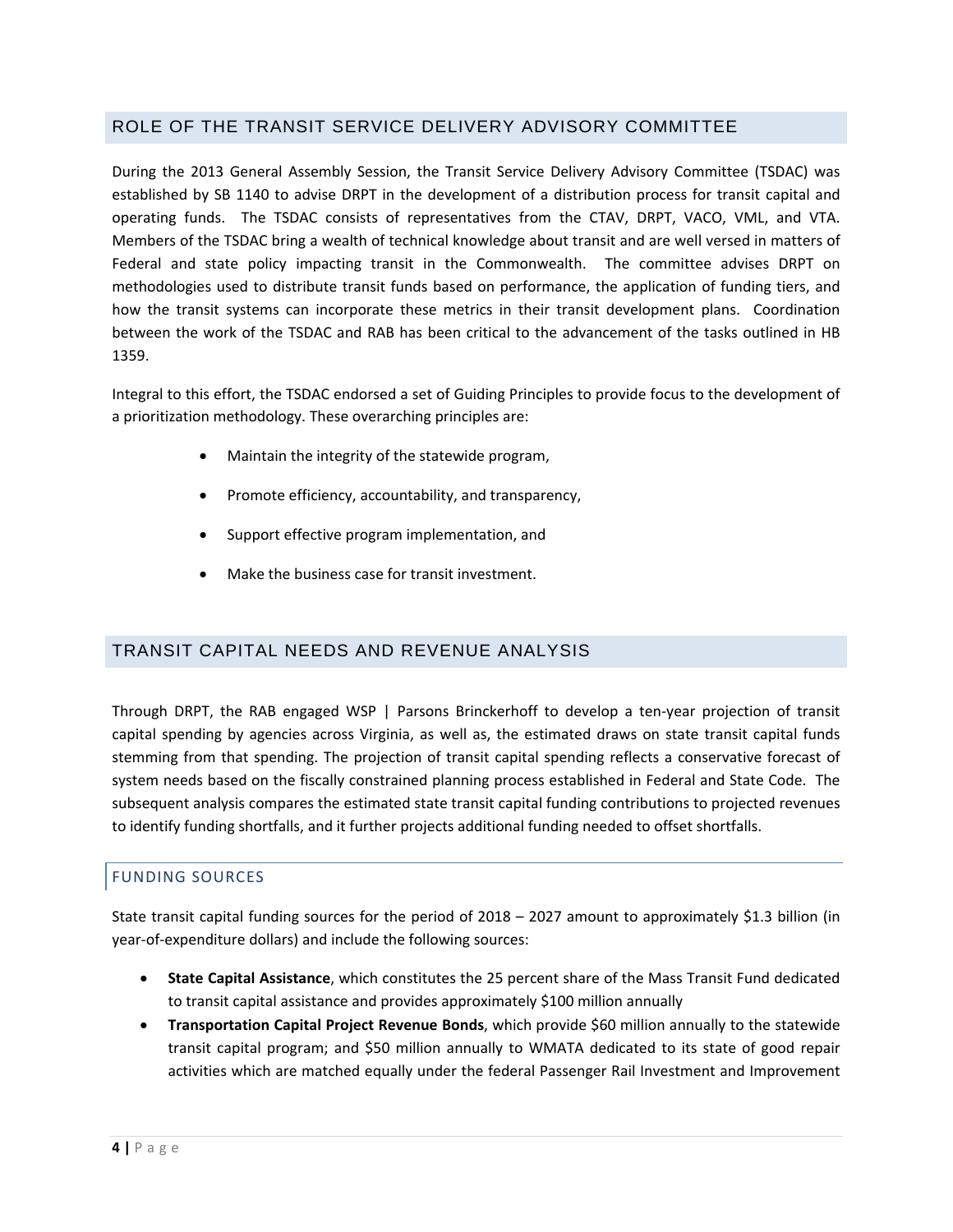Act of 2008 (PRIIA). These annual bond fund authorizations begin to diminish in FY 2019 and are exhausted after FY 2020.

#### SCENARIO ANALYSIS

Based on approximately \$1.3 billion in state funding available for the period of FY 18 – FY 27, three scenarios were developed to assess potential transit capital funding needs:

- **Scenario 1: Base Case ‐** Agencies seek funding consistent with the Six Year Improvement Program (SYIP). Projected spending totals \$6.3 billion, with a state funding contribution, under current allocation approaches and matching rates, of \$2.4 billion dollars. This scenario results in a \$1.1 billion gap between estimated state transit capital funding needs and projected funding sources.
- **Scenario 2: SGR Only ‐** State provides funding only to cover costs of State of Good Repair (SGR) expenses. Any expansion projects would be funded by local, regional, or federal funds, without state transit capital assistance. Projected SGR spending totals \$4.5 billion, with a state funding contribution, under current allocation approaches and matching rates, of \$1.8 billion dollars. This scenario results in a funding gap of \$0.5 billion.
- **Scenario 3: Additional Expenditures –** Building on the base case scenario, agencies seek funding for additional expansion projects for which funding is not currently identified. In addition, this scenario includes a 5% contingency on project capital costs. Projected spending in this scenario totals \$8.5 billion, with a state funding contribution, under current allocation approaches and matching rates, of \$3.3 billion dollars. This scenario results in a gap of \$2.0 billion.

For each scenario, Table 1 summarizes projected state transit capital needs, the projected state contribution, available state funding, and the projected funding gap over the 10 year projection.

| Table 1- Projected Spending, State Contribution, and Funding Gap by Scenario (FY 18 – FY 27) |  |
|----------------------------------------------------------------------------------------------|--|
| (Billions of Year-of-Expenditure Dollars)                                                    |  |

|                             | <b>Statewide Transit</b>   | <b>Projected State</b> | <b>Available State</b> | Projected          |
|-----------------------------|----------------------------|------------------------|------------------------|--------------------|
|                             | <b>Capital Needs</b>       | Contribution*          | <b>Funding</b>         | <b>Funding Gap</b> |
| Scenario 1: Base Case       | \$6.3B                     | \$2.4B                 | \$1.3B                 | \$1.1B             |
| Scenario 2: SGR Only        | \$6.3B Total<br>\$4.5B SGR | \$1.8B                 | \$1.3B                 | \$0.5B             |
| Scenario 3: Add 'I Spending | \$8.5B                     | \$3.3B                 | \$1.3B                 | \$2.0B             |

\*: Excludes share of transit capital costs funded by federal revenues and by State Other Sources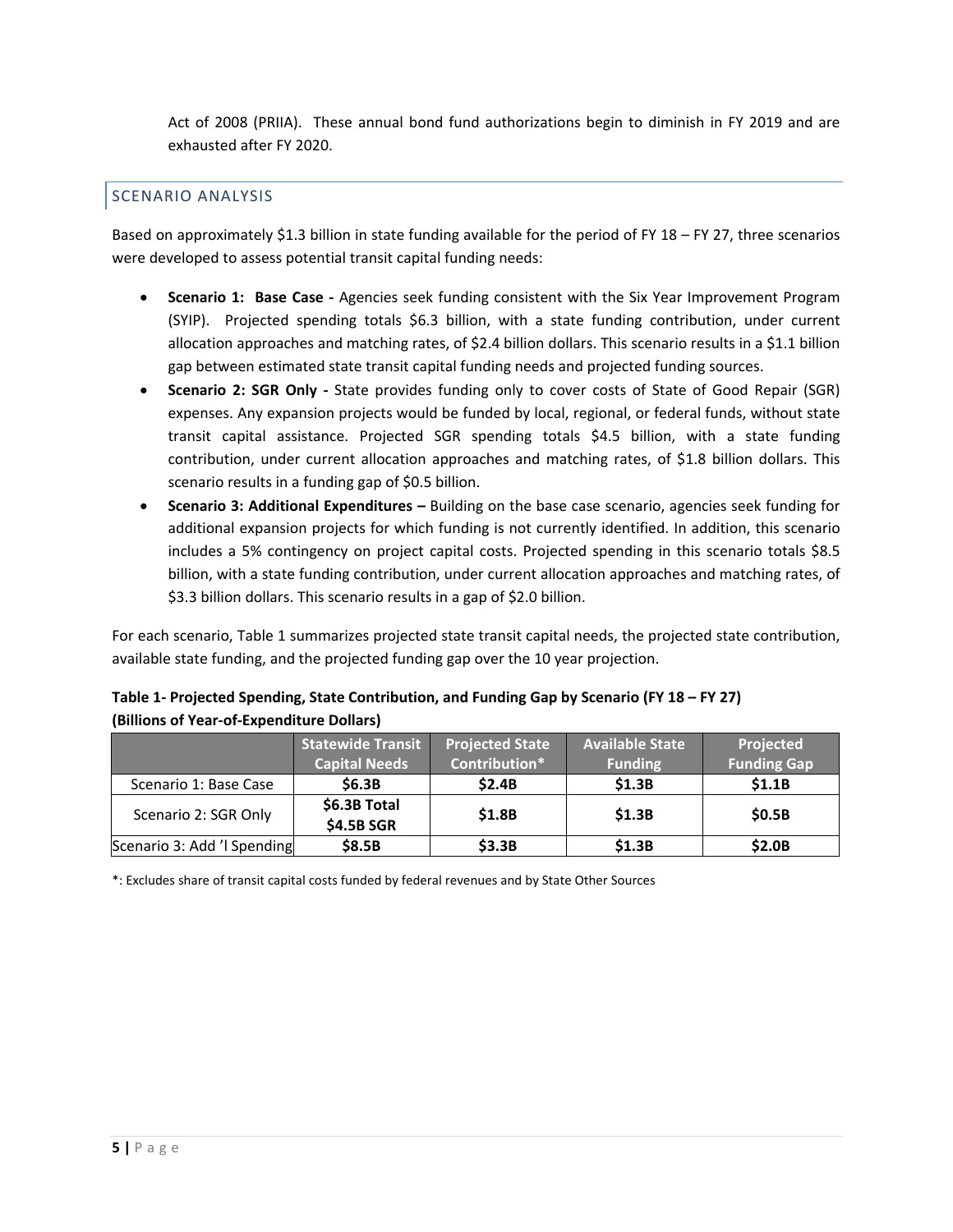Figure 1 summarizes the annual projected state transit capital funding gap by scenario, which increases over time in each case as bond funds presently providing state transit capital funding assistance expire, and projected capital needs grow over time.

#### **Figure 1 ‐ Annual Projected State Transit Capital Funding Gap by Scenario (FY18 – FY27)**



**(Millions of Year‐of‐Expenditure Dollars)**

#### KEY FINDINGS

As shown in Figure 1, the state is projected to face a funding gap in all three scenarios, even in the conservative base case. Furthermore, Scenario 2 indicates that existing state transit capital funds are insufficient to cover needs associated with maintaining a state of good repair for existing transit assets. Consequently, existing state transit capital grant matching rates will not be maintained without new funding streams. Lower state capital grant contributions will likely result in a reduction in transit capital investments by Virginia transit agencies or will require additional funding from local, regional, or federal funding sources to make up the gap created by reductions in state funding.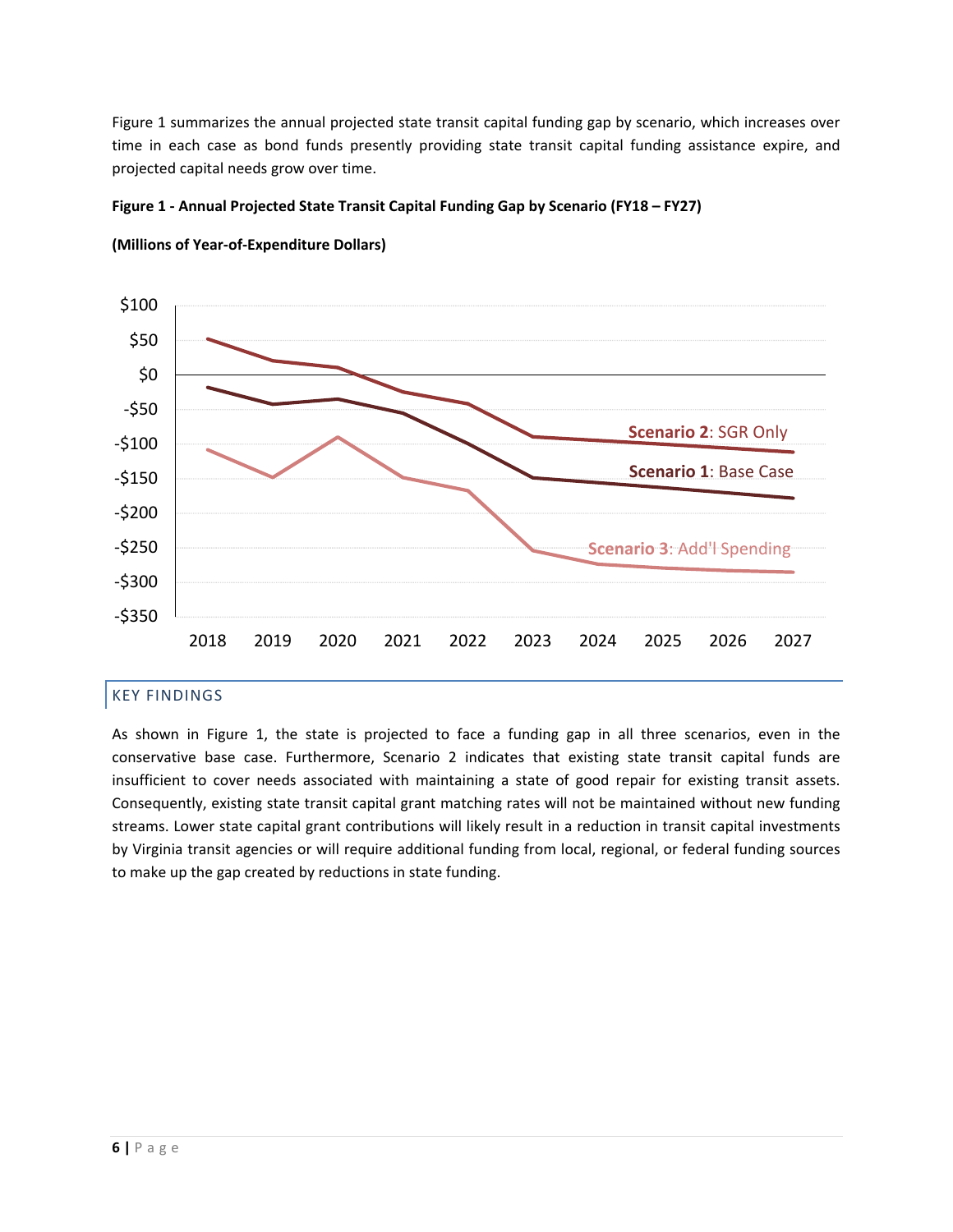#### DEVELOPMENT OF A PROJECT PRIORITIZATION METHODOLOGY

Through DRPT, the RAB engaged Cambridge Systematics to develop a prioritization methodology. Over the past six months, DRPT and Cambridge Systematics have worked closely with the TSDAC and RAB to discuss and review potential approaches for prioritization of transit capital funds. HB 1359 specifies the following requirements for the new prioritization process:

- "Transit capital used for new transit projects or expansion of existing transit projects shall be evaluated using a prioritization process based on an objective and quantifiable analysis that considers, at a minimum, the following factors relative to the cost of the project or strategy: congestion mitigation, economic development, accessibility, safety, environmental quality, and land use"; and
- "Develop a proposal to foster project‐specific prioritization within the asset tiers of the tiered approach established by the Commonwealth Transportation Board for capital purposes based on asset need and anticipated state participation level and revenues, for which funding for the transit state of good repair program shall be allocated and distributed."

A draft approach has been developed for further study based upon a set of process assumptions with the concurrence of the RAB and the TSDAC. The draft approach will be utilized to model potential scenarios for implementation and is subject to change based upon testing and validation.

#### SEPARATION OF SGR AND MAJOR EXPANSION FOR PRIORITIZATION

Figure 2 is a flowchart of the proposed prioritization process being developed. For the purpose of project prioritization, projects would be divided into two major groups that will follow separate prioritization processes: SGR and Major Expansion projects. Both prioritization processes will use a different set of criteria and scoring process, and will ultimately lead to two separate lists of prioritized projects by type. In this proposed approach, minor capital expansion projects will be evaluated and prioritized using the same criteria as the SGR projects. Project scores would be compared against other transit projects and ranked relative to cost (i.e. cost‐effectiveness) within the two categories.

A list of representative project types for both project categories is shown in Table 2.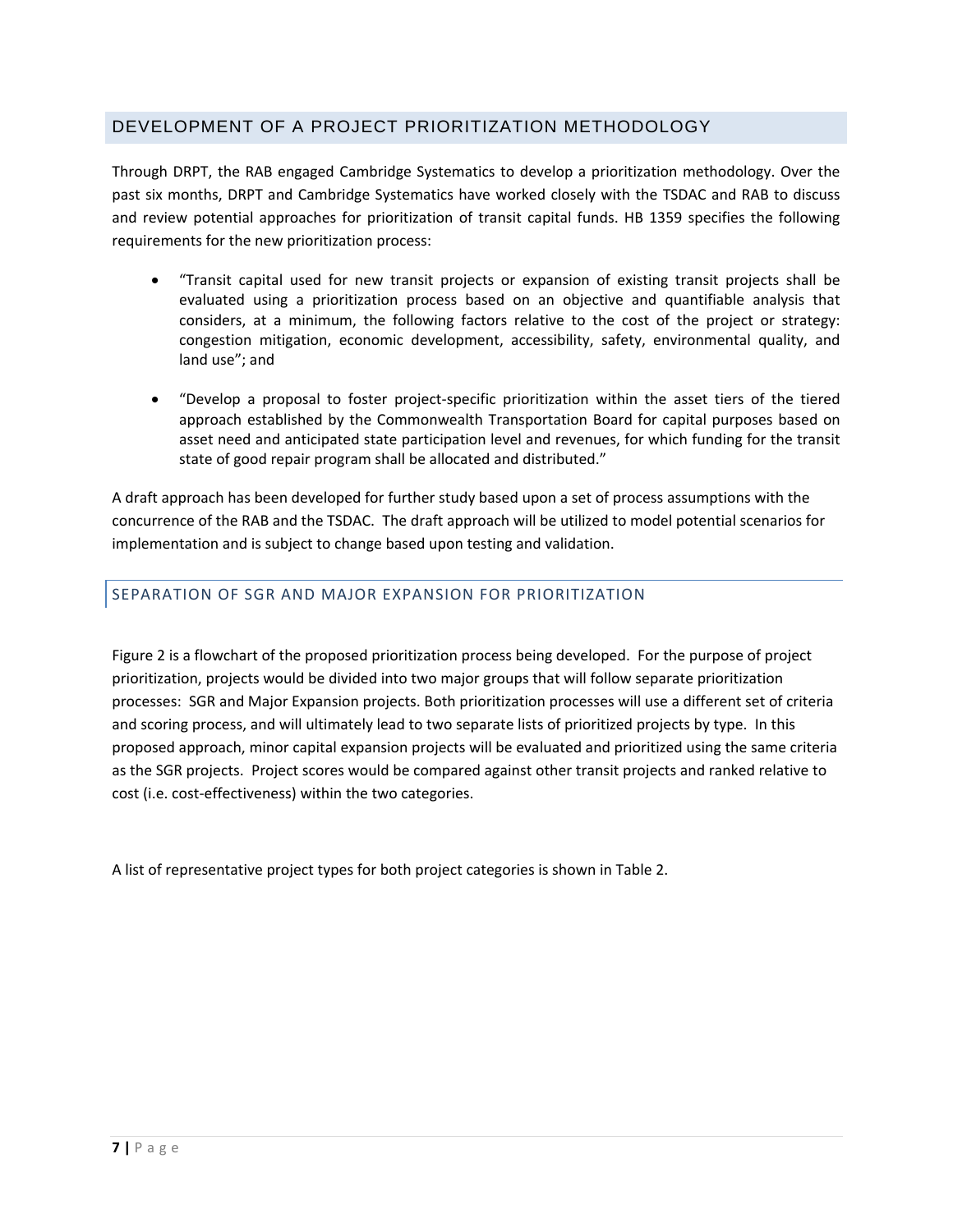#### **Figure 2. Prioritization Process Framework**



#### Table 2 Examples of SGR/Minor Expansion Projects and Major Expansion Projects

### **SGR/Minor Expansion**

- Replacement buses and vans
- Rehabilitation/Renovation of
- Administrative/Maintenance facilities • Replacement of bus shelters or
- customer facilities · Replacement of technology/systems/
- communication
- Fleet or facility expansion

## **Major Expansion**

- · Significant fleet expansion
- . New bus stops, stations and customer facilities
- New administrative or maintenance facilities
- · Significant new technology/system upgrades
- · Station access improvements
- BRT/LRT corridors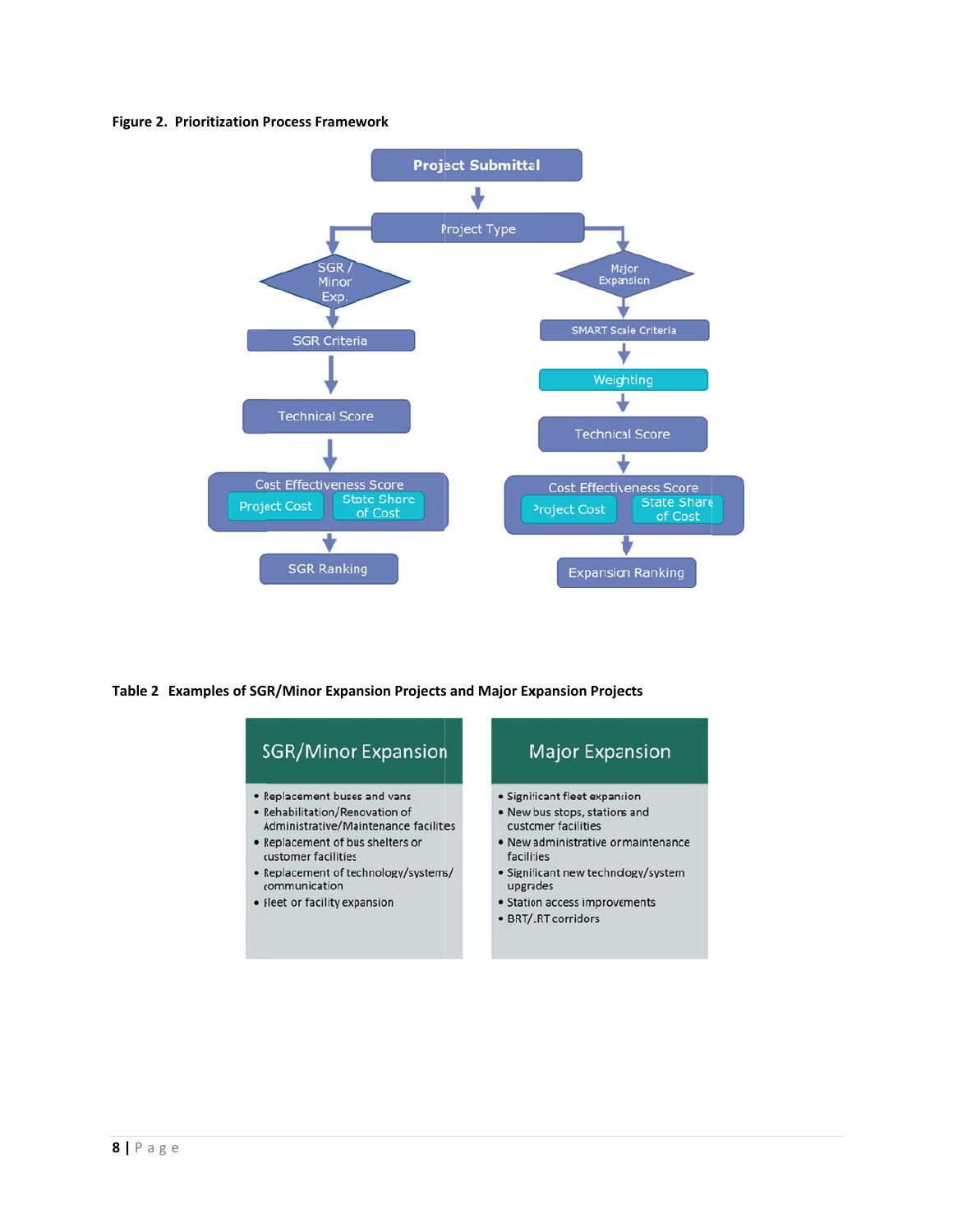#### POTENTIAL PRIORITIZATION CRITERIA AND MEASURES

The project team reviewed several potential measures for each criterion, and considered the following when examining potential measures:

- Data availability,
- Complexity,
- Quantitative (vs. qualitative),
- Relevance to transit projects,
- Consistency with FTA or Smart Scale evaluations, and
- Advantages and Limitations.

The following summarizes the current draft criteria and measures being developed for SGR and minor expansion projects.

- *Asset Condition*: ensure that investments are targeted at maintaining a state of good repair. Asset age, vehicle mileage and condition rating are the proposed measures for asset condition. Asset age and vehicle mileage are collected by DRPT in its asset management system (TransAM); and it is anticipated that a condition rating will be integrated in the future, which would allow project evaluation using both criteria. FTA has developed a condition rating from 1 (worn) to 5 (excellent) scale that can be applied to the prioritization process.
- *Service Quality*: the project's impact on service (direct or indirect), and to what extent it affects the rider experience. The proposed approach to measure service impact will be primarily qualitative and will consider how the capital investment will impact the reliability, efficiency, frequency and travel time, access and customer experience, and safety and security of transit service provided.

Major expansion projects will be evaluated using the criteria specified in HB 1359, which are the same criteria used for the SMART Scale prioritization process. A modified "SMART Scale" process is proposed that considers data availability and the level of effort required from grantees to prepare grant applications. The following summarizes the proposed modified "SMART Scale" measures for each of the following criteria:

- **Congestion Mitigation:** a project's ability to reduce delay, improve transportation system reliability, and encourage transit use. The evaluation will be based on the expected ridership related to the capital project. This analysis is similar to how the SMART Scale benefits are calculated, but it would not involve explicit calculation of person throughput or hours of delay which are based on ridership.
- *Economic Development:* the extent to which the project supports existing economies and enhances opportunity for economic development. The measure would be similar to the SMART Scale "Project Support for Economic Development" measure, but may revise procedures for calculation of development impacts.
- *Accessibility:* whether the project enhances worker and overall household access to jobs. As with SMART Scale, this evaluation would consider access to jobs for all households and by disadvantaged persons, but the calculation is expected to emphasize walk access to and from the transit service.